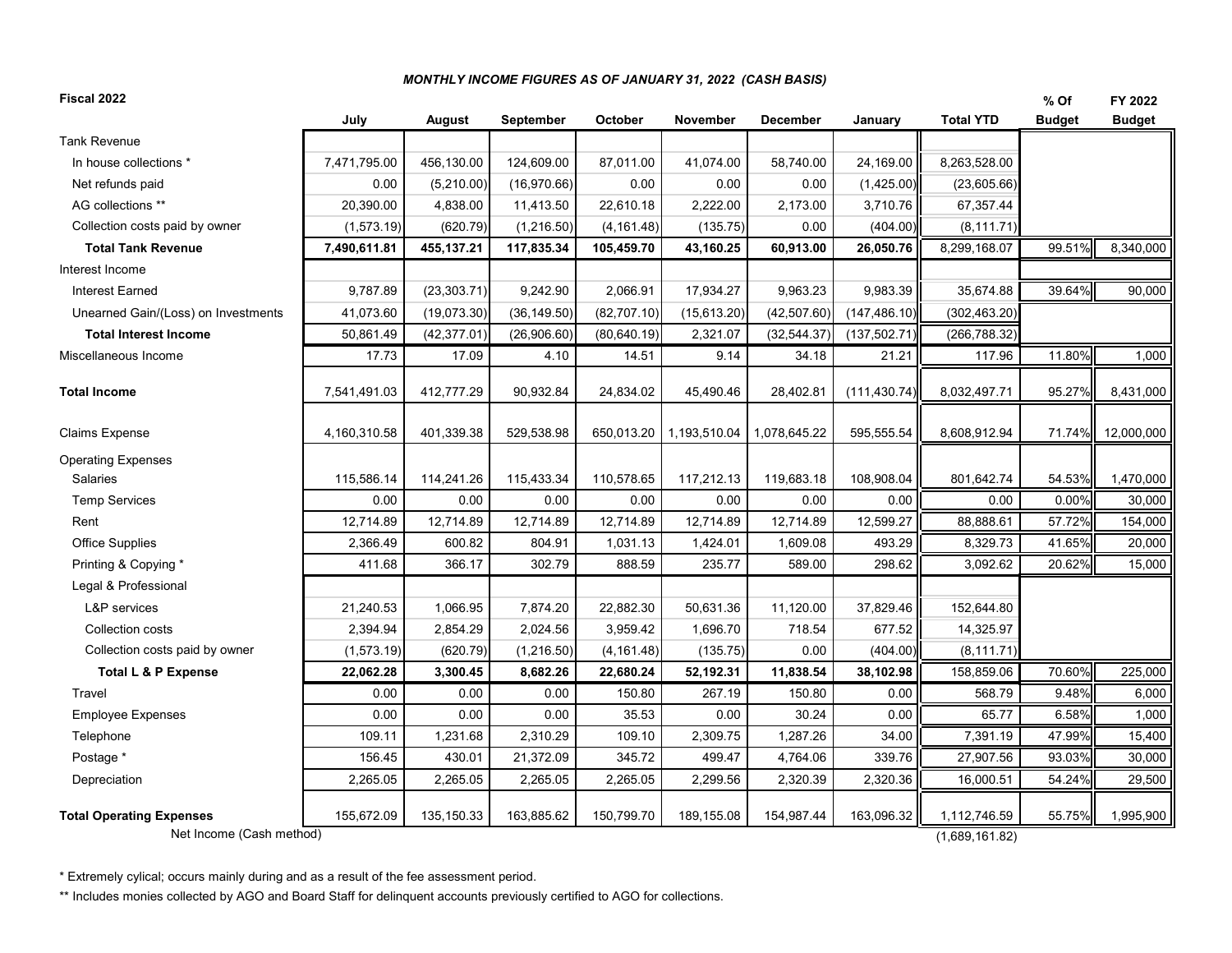## *Petroleum UST Release Compensation Board*  **Balance Sheet As of 01/31/2022**

| <b>Assets</b>                                                                                                                                                                                                                                                                                                   |                                                                                              |                 |  |
|-----------------------------------------------------------------------------------------------------------------------------------------------------------------------------------------------------------------------------------------------------------------------------------------------------------------|----------------------------------------------------------------------------------------------|-----------------|--|
| <b>Current Assets</b><br>108 State Cash Balance<br>114 Treasury Notes<br>138 Unclaimed Monies Trust Account<br>140 Investments - Obligated<br>141 Reinvested Interest - Obligated<br>142 Investments - Unobligated<br>143 Reinvested Interest-Unobligated<br><b>Total Current Assets</b><br><b>Fixed Assets</b> | 842,047.14<br>15,773,715.22<br>23,450.97<br>3,526,376.63<br>2,786.79<br>826,674.72<br>578.79 | 20,995,630.26   |  |
| 160 Fixed Asset-Furniture                                                                                                                                                                                                                                                                                       | 118,454.48                                                                                   |                 |  |
| 165 Fixed Asset-Data Processing                                                                                                                                                                                                                                                                                 | 916,328.35                                                                                   |                 |  |
| 169 Accumulated Depreciation<br><b>Total Fixed Assets</b>                                                                                                                                                                                                                                                       | (980, 558.33)                                                                                |                 |  |
|                                                                                                                                                                                                                                                                                                                 |                                                                                              | 54,224.50       |  |
| <b>Total Assets</b>                                                                                                                                                                                                                                                                                             |                                                                                              | \$21,049,854.76 |  |
|                                                                                                                                                                                                                                                                                                                 |                                                                                              |                 |  |
| <b>Liabilities</b>                                                                                                                                                                                                                                                                                              |                                                                                              |                 |  |
| <b>Current Liabilities</b>                                                                                                                                                                                                                                                                                      |                                                                                              |                 |  |
| <b>Total Current Liabilities</b>                                                                                                                                                                                                                                                                                |                                                                                              | 0.00            |  |
|                                                                                                                                                                                                                                                                                                                 |                                                                                              |                 |  |
| <b>Long Term Liabilities</b><br><b>Total Long Term Liabilities</b>                                                                                                                                                                                                                                              |                                                                                              |                 |  |
|                                                                                                                                                                                                                                                                                                                 |                                                                                              | 0.00            |  |
| <b>Total Liabilities</b>                                                                                                                                                                                                                                                                                        |                                                                                              | \$0.00          |  |
| <b>Equity</b>                                                                                                                                                                                                                                                                                                   |                                                                                              |                 |  |
| <b>Equity Accounts</b><br>283 Retained Earnings (Deficiency)<br>Current Year Income (Loss)                                                                                                                                                                                                                      | 16,529,292.67<br>4,520,562.09                                                                |                 |  |
| <b>Total Equity</b>                                                                                                                                                                                                                                                                                             |                                                                                              | 21,049,854.76   |  |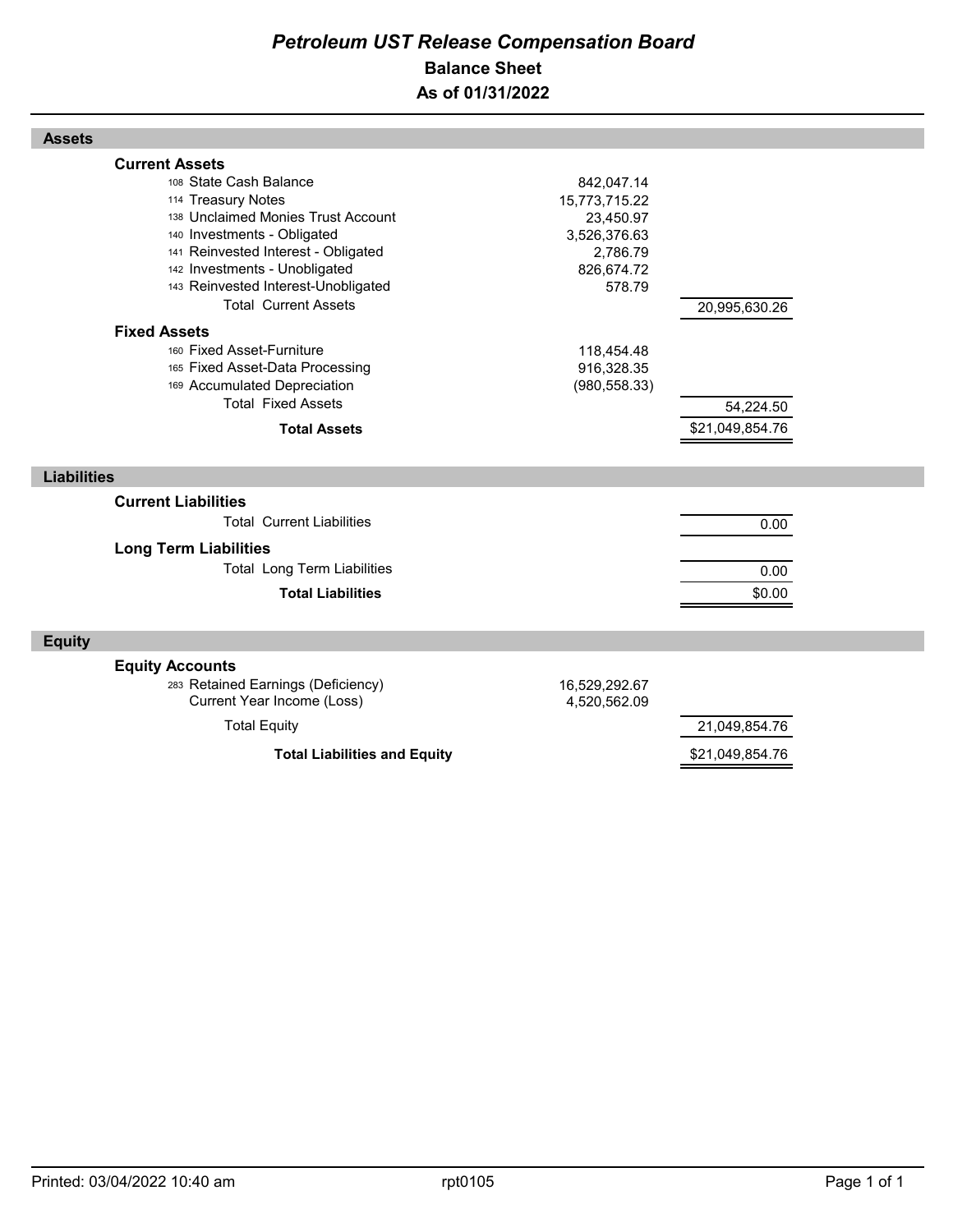## *Petroleum UST Release Compensation Board*  **Income Statement For the Month Ended 01/31/2022**

| <b>Operating Income</b>              |                  | <b>Year To Date</b> |  |  |  |  |
|--------------------------------------|------------------|---------------------|--|--|--|--|
| <b>Tank Fees</b><br>301              | (842, 942.90)    | 9,288,548.88        |  |  |  |  |
| Investment Income<br>303             | (137, 502.71)    | (266, 788.32)       |  |  |  |  |
|                                      |                  |                     |  |  |  |  |
| <b>Total Operating Income</b>        | (980, 445.61)    | 9,021,760.56        |  |  |  |  |
| <b>Operating Expenses</b>            |                  |                     |  |  |  |  |
| <b>Claims Paid</b><br>350            | 595,555.54       | 3,609,816.11        |  |  |  |  |
| <b>Total Operating Expenses</b>      | 595,555.54       | 3,609,816.11        |  |  |  |  |
| <b>Administrative Expenses</b>       |                  |                     |  |  |  |  |
| <b>Salaries</b><br>621               | 104,800.00       | 628,202.04          |  |  |  |  |
| Rent<br>634                          | 12,599.27        | 88,888.61           |  |  |  |  |
| <b>Office Supplies</b><br>638        | 493.29           | 5,992.36            |  |  |  |  |
| Printing & Copying<br>639            | 298.62           | 2,680.94            |  |  |  |  |
| Legal & Professional<br>668          | 38,102.98        | 134,810.40          |  |  |  |  |
| Depreciation Expense<br>669          | 2,320.36         | 16,000.51           |  |  |  |  |
| Travel<br>672                        | 0.00             | 568.79              |  |  |  |  |
| <b>Employee Expenses</b><br>675      | 0.00             | 65.77               |  |  |  |  |
| Telephone<br>680                     | 34.00            | 7,250.99            |  |  |  |  |
| Postage<br>681                       | 339.76           | 7,039.91            |  |  |  |  |
| <b>Total Administrative Expenses</b> | 158,988.28       | 891,500.32          |  |  |  |  |
| <b>Other Income</b>                  |                  |                     |  |  |  |  |
| Miscellaneous Income<br>701          | 21.21            | 117.96              |  |  |  |  |
| <b>Total Other Income</b>            | 21.21            | 117.96              |  |  |  |  |
| Net Income (Loss)                    | (\$1,734,968.22) | \$4,520,562.09      |  |  |  |  |